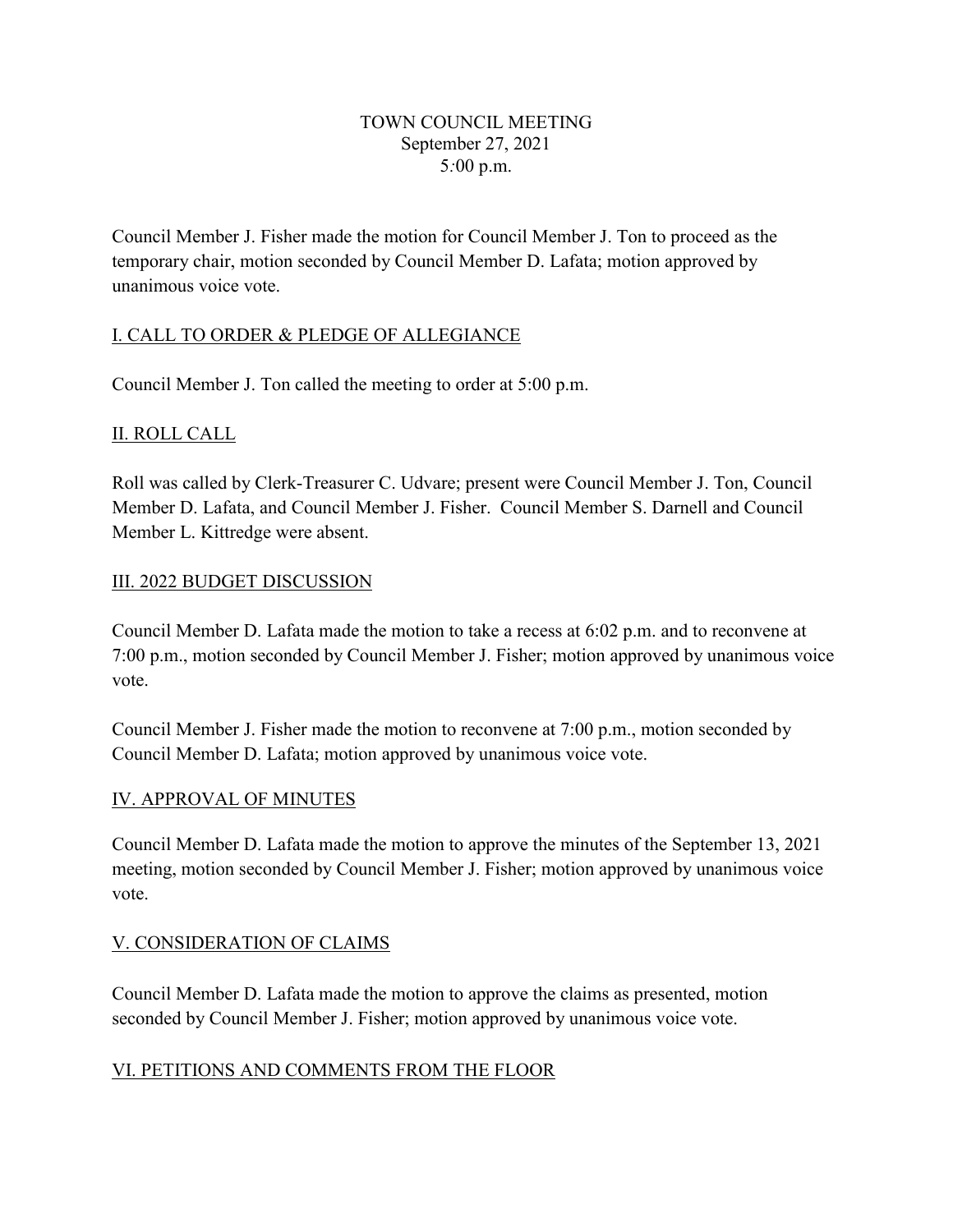**James Waggoner- Waggoner Auction Service -** Waggoner performed the recent Town auction. Waggoner expressed gratitude to the Clerk Treasurer, her staff, Town Council, Police Chief T. Richardson, Street Commissioner J. Schnadenberg, and the Street Department.

# VI. REPORTS FROM OFFICIALS & DEPARTMENT HEADS

**A. Police**— **Porter County Substance Abuse Council Grant-** Chief Richardson asked for permission to proceed with this grant application, which would include getting a K9. The grant is possibly fully funded and will be awarded next year. Department Liaison J. Ton supports this application. Legal will review the grant applications and terms. Council Member J. Fisher made the motion to proceed with applying for this grant pending legal review, motion seconded by Council Member D. Lafata; motion approved by unanimous voice vote.

**B. Fire –** Chief E. Camel talked about live training with Burns Harbor, Beverly Shores, and Liberty fire departments.

**C. Clerk Treasurer**- Clerk Treasurer C. Udvare reported that the Town had a successful auction on September 21, 2021 with a total of \$64,916 in sales. Everything sold. Waggoners Auction Service received a 15% cut of total sales at \$9,737.40 for a total of \$55,178.60 in net sales for the Town.

**D. Streets, Sanitation, & Central Service –Truck Request-** Street Commissioner J.

Schnadenberg said his department is finishing up crack sealing for the year.

**E. Engineering**—Town Engineer M. O'Dell reported that his department is working on 1100 Woods regarding utilities. Also, the department is reviewing the Ken Allen Law Office building at Coffee Creek. This would be a multi-use building. The site plan will be reviewed and sent over to the Utility Department for further review.

**F. Building** —Building Commissioner M. O'Dell reported that Aldi will most likely have its final inspection this week, with the fire department being out there for sprinkler testing. Also, Commissioner O'Dell reported that Gastro is doing a kitchen remodel and the inspection is being coordinated with the Porter County Health Department.

**G. Parks –**Superintendent S. Griffin talked about the Upsadaisy Market which just opened Sunday at Thomas Centennial Park. The market runs through October. Also, Superintendent Griffin said rebuilding together is going to Coffee Creek this Saturday.

## **H. Attorney**—NO REPORT

## **I. Utilities**—NO REPORT

**J. Town Manager**—Town Manager D. Cincoski reported that all staff have completed harassment & discrimination training. Department heads have went through risk assessment of facilities and operations with the Town's insurance company. No issues were found. A report will be sent to the Town for review. Town Manager Cincoski reported on the NIRPC resiliency cohort. The intern has helped with the process and there are a couple more sessions scheduled to discuss next steps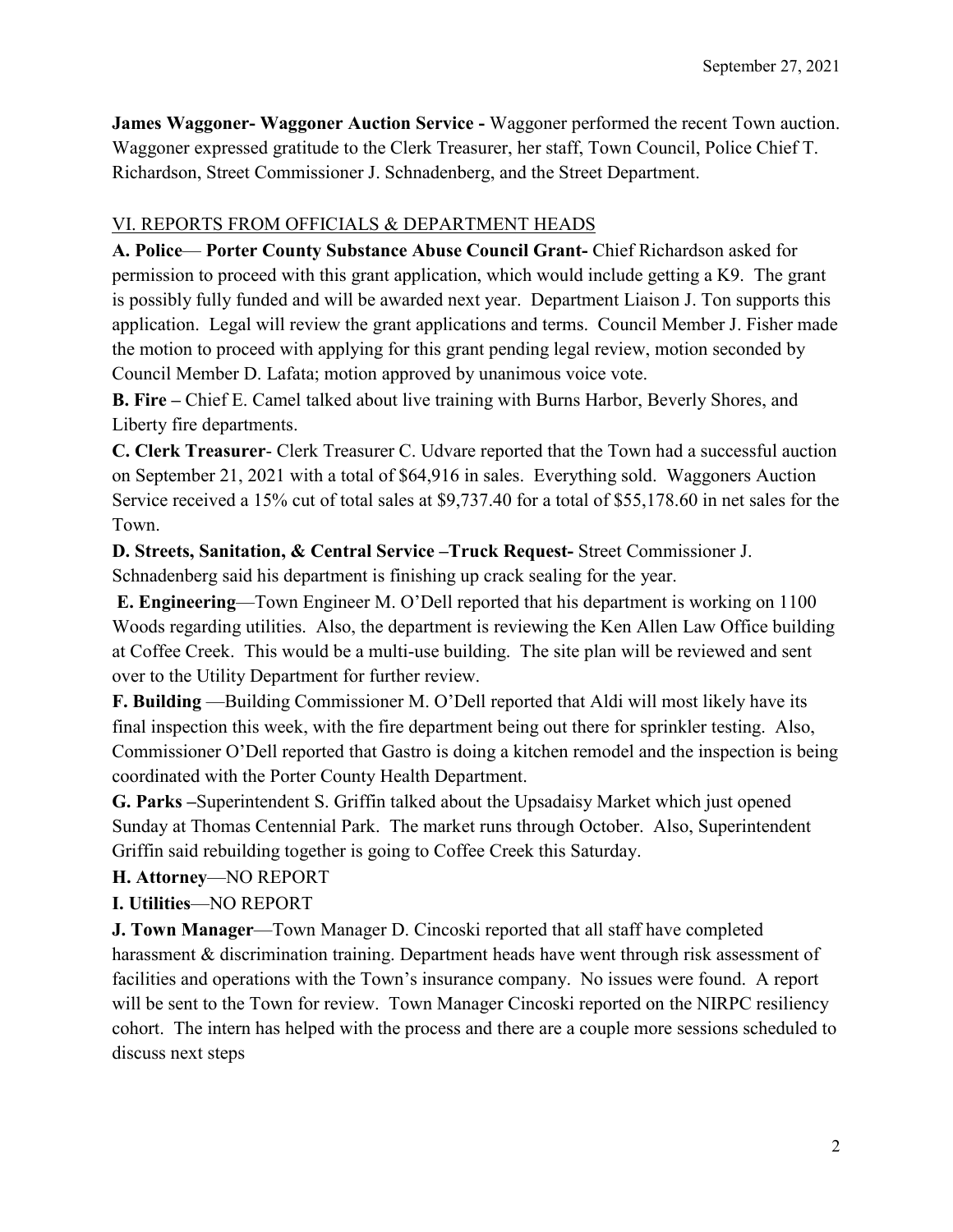### VII. PUBLIC HEARINGS, BID OPENINGS, & REMONSTRANCES

**Ordinance 2021-20- 2022 Budget-** Town Attorney C. Lukmann presented the ordinance for 2022 appropriations and tax rates. The notice has been published. The public hearing was opened at 7:13 by Council Member J. Ton. No one spoke in favor or against the ordinance. The public hearing was closed at 7:14 by Council Member J. Ton.

### VIII. ORDINANCES AND/OR RESOLUTIONS

### **Ordinance 2021-19- Approving the Issuance of Bonds and Appropriation of the Proceeds Thereof by the Department of Storm Water Management- 1st Reading-** Town Attorney

Lukmann presented this ordinance and said it is necessary for next month's Storm Water Board meeting. The Storm Water Board will have a public hearing and review a confirmatory resolution. The Department of Storm Water Management has determined to issue bonds of the district pursuant to Indiana code 8-1.5-5 in an amount not to exceed \$1,013,000 to provide funds to acquire, construct, rebuild, repair, extend, and improve the storm water system and equipment, and structures and equipment appurtenant to them and to pay costs of issuance of the bonds. Council Member J. Fisher made the motion to approve the ordinance on  $1<sup>st</sup>$  reading, motion seconded by Council Member D. Lafata; motion approved by unanimous voice vote.

**Ordinance 2021-20- 2022 Budget- 1st Reading-** Council Member D. Lafata made the motion to approve the ordinance on  $1<sup>st</sup>$  reading, motion seconded by Council Member J. Fisher; motion approved by unanimous voice vote.

**Resolution 2021-07- Resolution Establishing a Written Fiscal Plan and Definite Policy Pursuant to Indiana Law for the Annexation of the Duneland School Bus Barn-** Town Attorney Lukmann presented the resolution and explained that this land is made up of 15.33 acres. There will be no impact on the budget. This ordinance will establish the fiscal plan. Council Member J. Fisher made the motion to approve the resolution, motion seconded by Council Member D. Lafata; motion approved by unanimous voice vote.

### IX. COMMUNICATIONS

**NONE** 

## X. OLD BUSINESS

**Right of Way Agreement- Sturrock – 1810 Ritter St. C**ontinued from the last meeting, there is a driveway which exists on the Town right of way. This agreement would retroactively correct the problem. Town Engineer M. O'Dell reported that the drive way is made up of just gravel.